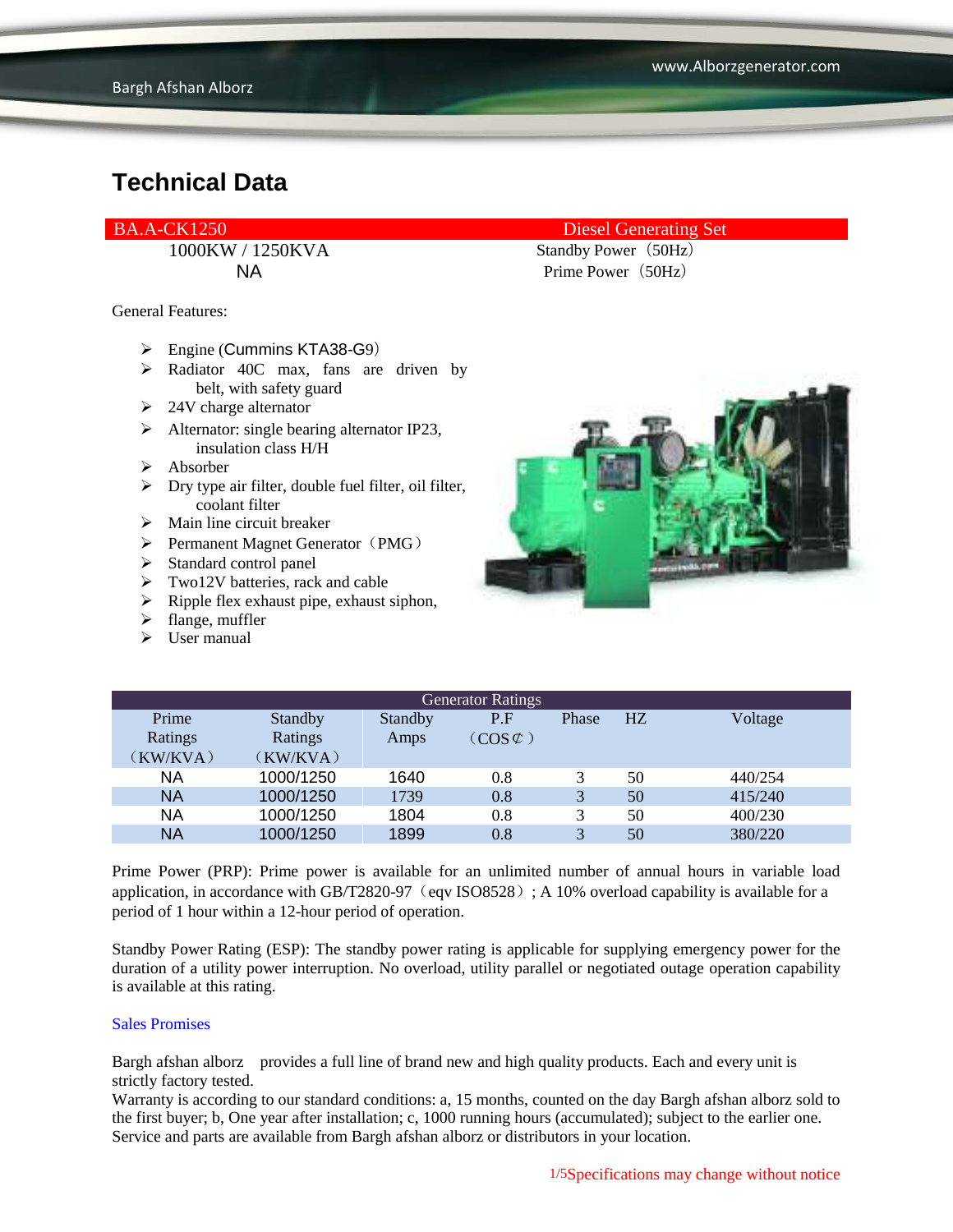| <b>BA.A-CK1250</b>               | <b>Diesel Generating Set</b> |  |  |
|----------------------------------|------------------------------|--|--|
|                                  | <b>ENGINE DATA</b>           |  |  |
| Manufacturer / Model:            | Cummins KTA38-G9, 4-cycle    |  |  |
| Air Intake System:               | Turbo, Air/Water cooling     |  |  |
| Fuel System:                     | PT type fuel pump, EFC       |  |  |
| <b>Cylinder Arrangement:</b>     | $12$ in V                    |  |  |
| Displacement:                    | 37.8L                        |  |  |
| Bore and Stroke:                 | $159*159$ (mm)               |  |  |
| <b>Compression Ratio:</b>        | 13.9:1                       |  |  |
| Rated RPM:                       | 1500rpm                      |  |  |
| Max. Standby Power at Rated RPM: | 1000KW/1358HP                |  |  |
| Governor Type:                   | Electronic                   |  |  |
|                                  | <b>Exhaust System</b>        |  |  |
| <b>Exhaust Gas Flow:</b>         | 3539L/s                      |  |  |
| <b>Exhaust Temperature:</b>      | 529°C                        |  |  |
| <b>Max Back Pressure:</b>        | 10kPa                        |  |  |
| Air Intake System                |                              |  |  |
| Max Intake Restriction:          | 6.23kPa                      |  |  |
| Consumption:                     | 1309L/s                      |  |  |
| Air Flow:                        | 30425L/s                     |  |  |
|                                  | <b>Fuel System</b>           |  |  |
| 100% (Prime Power) Load:         | 230 L/h                      |  |  |
| 75% (Prime Power) Load:          |                              |  |  |
| 50% (Prime Power) Load::         |                              |  |  |
|                                  | Oil System                   |  |  |
| Total Oil Capacity:              | 135L                         |  |  |
| Oil Consumption:                 | ≤4g/kwh                      |  |  |
| Engine Oil Tank Capacity:        | 114L                         |  |  |
| Oil Pressure at Rated RPM:       | 310-448kPa                   |  |  |
|                                  | Cooling System               |  |  |
| <b>Total Coolant Capacity:</b>   | 336L                         |  |  |
| Thermostat:                      | 82-93°C                      |  |  |
| Max Water Temperature:           | $104$ °C                     |  |  |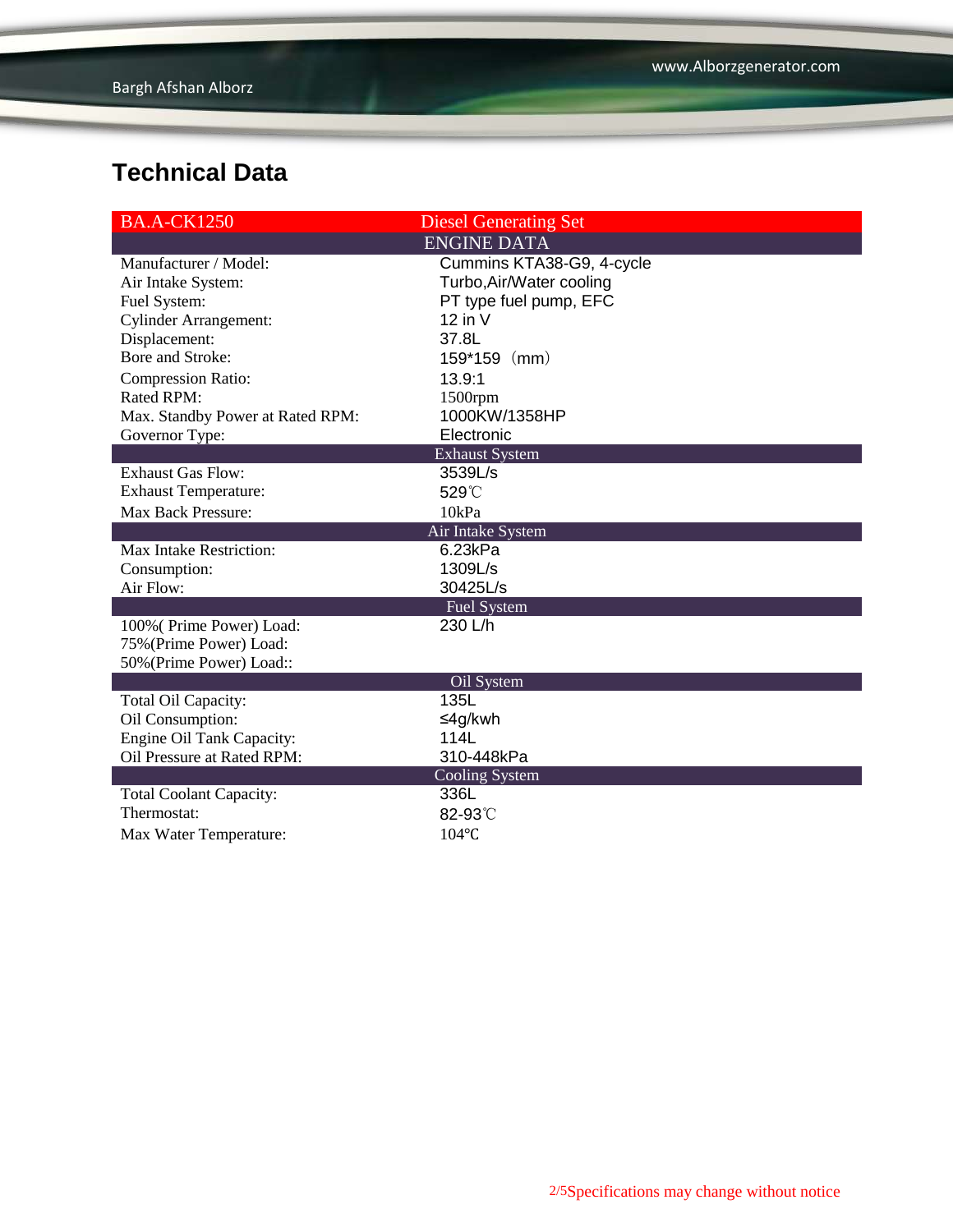| <b>BA.A-CK1250</b>                                                                         | <b>Diesel Generating Set</b>             |  |  |  |  |
|--------------------------------------------------------------------------------------------|------------------------------------------|--|--|--|--|
| <b>ALTERNATOR SPECIFICATION</b>                                                            |                                          |  |  |  |  |
|                                                                                            | <b>GENERAL DATA</b>                      |  |  |  |  |
| Compliance with GB755, BS5000, VDE0530, NEMAMG1-22, IED34-1, CSA22.2 and AS1359 standards. |                                          |  |  |  |  |
| <b>Alternator Data</b>                                                                     |                                          |  |  |  |  |
| Number of Phase:                                                                           | 3                                        |  |  |  |  |
| Connecting Type:                                                                           | 3 Phase and 4 Wires, "Y" type connecting |  |  |  |  |
| Number of Bearing:                                                                         |                                          |  |  |  |  |
| <b>Power Factor:</b>                                                                       | 0.8                                      |  |  |  |  |
| Protection Grade:                                                                          | IP23                                     |  |  |  |  |
| Altitude:                                                                                  | $\leq 1000m$                             |  |  |  |  |
| <b>Exciter Type:</b>                                                                       | Brushless, self-exciting                 |  |  |  |  |
| <b>Insulation Class, Temperature Rise:</b>                                                 | H/H                                      |  |  |  |  |
| Telephone Influence Factor (TIF):                                                          | $50$                                     |  |  |  |  |
| THF:                                                                                       | $<$ 2%                                   |  |  |  |  |
| Voltage Regulation, Steady State:                                                          | $\leq \pm 1\%$                           |  |  |  |  |
| Alternator Capacity:                                                                       | 1250KVA                                  |  |  |  |  |
| <b>Alternator Efficiencies:</b>                                                            | 94.8%                                    |  |  |  |  |
| Air Cooling Flow:                                                                          | 2.69 <sub>ms/s</sub>                     |  |  |  |  |
|                                                                                            | <b>GENERATING SET DATA</b>               |  |  |  |  |
| <b>Voltage Regulation:</b>                                                                 | $\geq \pm 5\%$                           |  |  |  |  |
| <b>Voltage Regulation, Stead State:</b>                                                    | $\leq \pm 1\%$                           |  |  |  |  |
| Sudden Voltage Warp (100% Sudden Reduce):                                                  | $\leq +25\%$                             |  |  |  |  |
| Sudden Voltage Warp (Sudden Increase):                                                     | $\leq 20\%$                              |  |  |  |  |
| Voltage Stable Time (100% Sudden Reduce):                                                  | $\leq 6S$                                |  |  |  |  |
| Voltage Stable Time (Sudden Increase)                                                      | $\leq$ 6S                                |  |  |  |  |
| Frequency Regulation, Stead State:                                                         | $\leq 5\%$                               |  |  |  |  |
| Frequency Waving:                                                                          | ≤0.5%                                    |  |  |  |  |
| Sudden Frequency Warp (100% Sudden Reduce):                                                | $\leq$ +12%                              |  |  |  |  |
| Sudden Frequency Warp (Sudden Increase):                                                   | $\leq$ -10%                              |  |  |  |  |
| Frequency Recovery Time (100% Sudden Reduce):                                              | $\leq$ 5S                                |  |  |  |  |
| Frequency Recovery Time (Sudden Increase):                                                 | $\leq$ 5S                                |  |  |  |  |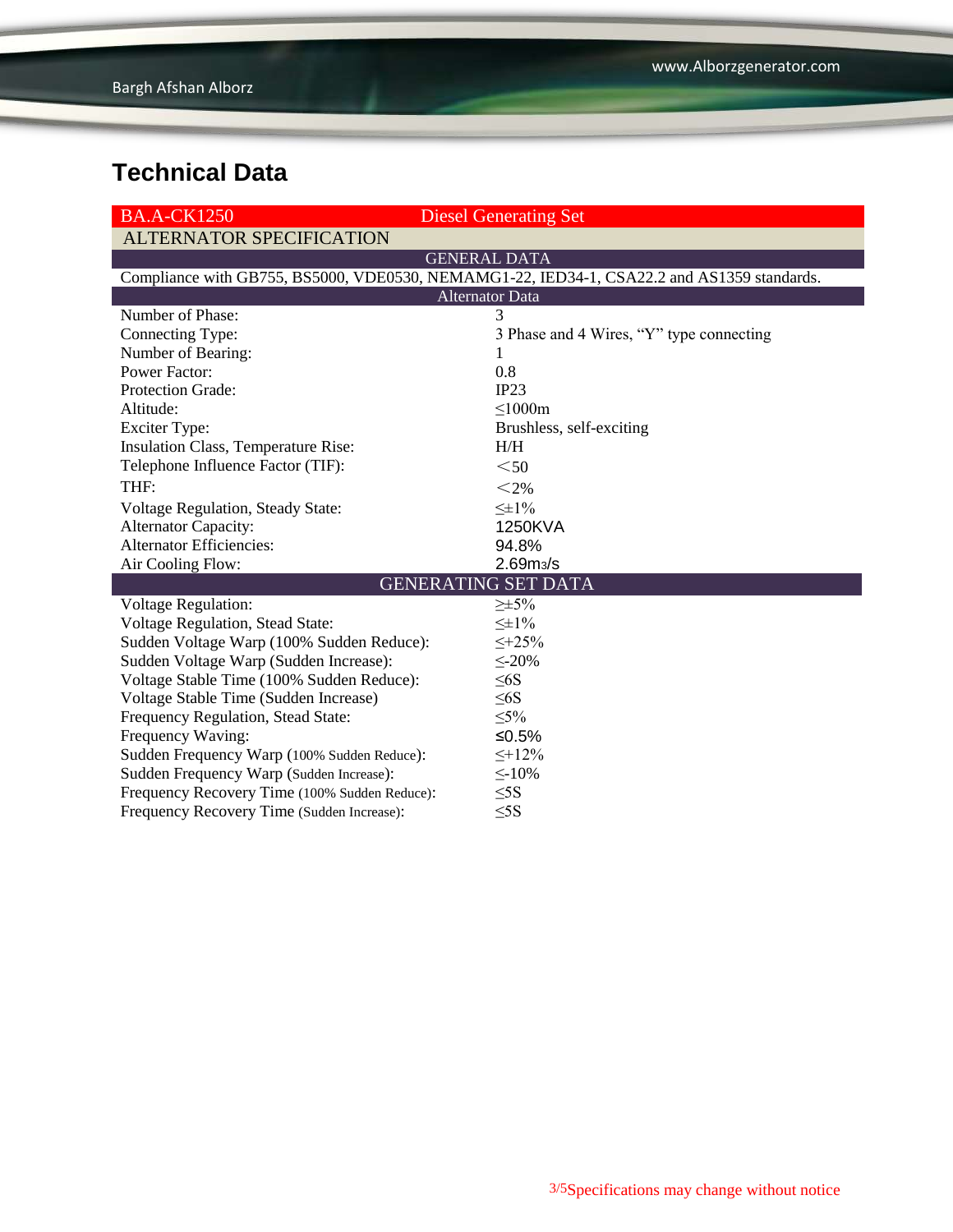| <b>BA.A-CK1250</b>                           | <b>Diesel Generating Set</b>  |                                   |
|----------------------------------------------|-------------------------------|-----------------------------------|
| <b>Options</b>                               |                               |                                   |
| Engine                                       | Fuel System                   | <b>Control System</b>             |
| Heater 2KW & 4KW                             | Daily Fuel Tank               | <b>Auto Control Panel</b>         |
| Battery Charger 3.5A & 7A                    | <b>Base Fuel Tank</b>         | <b>Remote Control Panel</b>       |
|                                              | <b>Water Separator</b>        | <b>Auto Transfer Switch (ATS)</b> |
|                                              | <b>Fuel Level Sensor</b>      | <b>Paralleling System</b>         |
|                                              |                               |                                   |
| Anti Condensation Heater                     | Rainproof Type                | <b>Engine Parts Drawing List</b>  |
| Drop CT (For Paralleling)                    | Soundproof Type               | <b>Spare Parts</b>                |
|                                              | Container Type                |                                   |
| Dimension & Weight                           |                               |                                   |
| <b>Standard Configuration</b><br>(Open Type) | With Base Fuel Tank           | Soundproof Type                   |
| Overall Size: 5000 (mm)                      | Overall Size: 5000 (mm) x2200 | Overall Size: 20'ft container     |
| $\times 2200$ (mm) $\times 2400$ (mm)        | $(mm) \times 2500$ $(mm)$     | 6058 (mm) *2438 (mm) *2591        |
| Weight: 8000kg                               | Weight: 8100kg                | (mm)                              |
|                                              |                               | Weight: 13000kg                   |